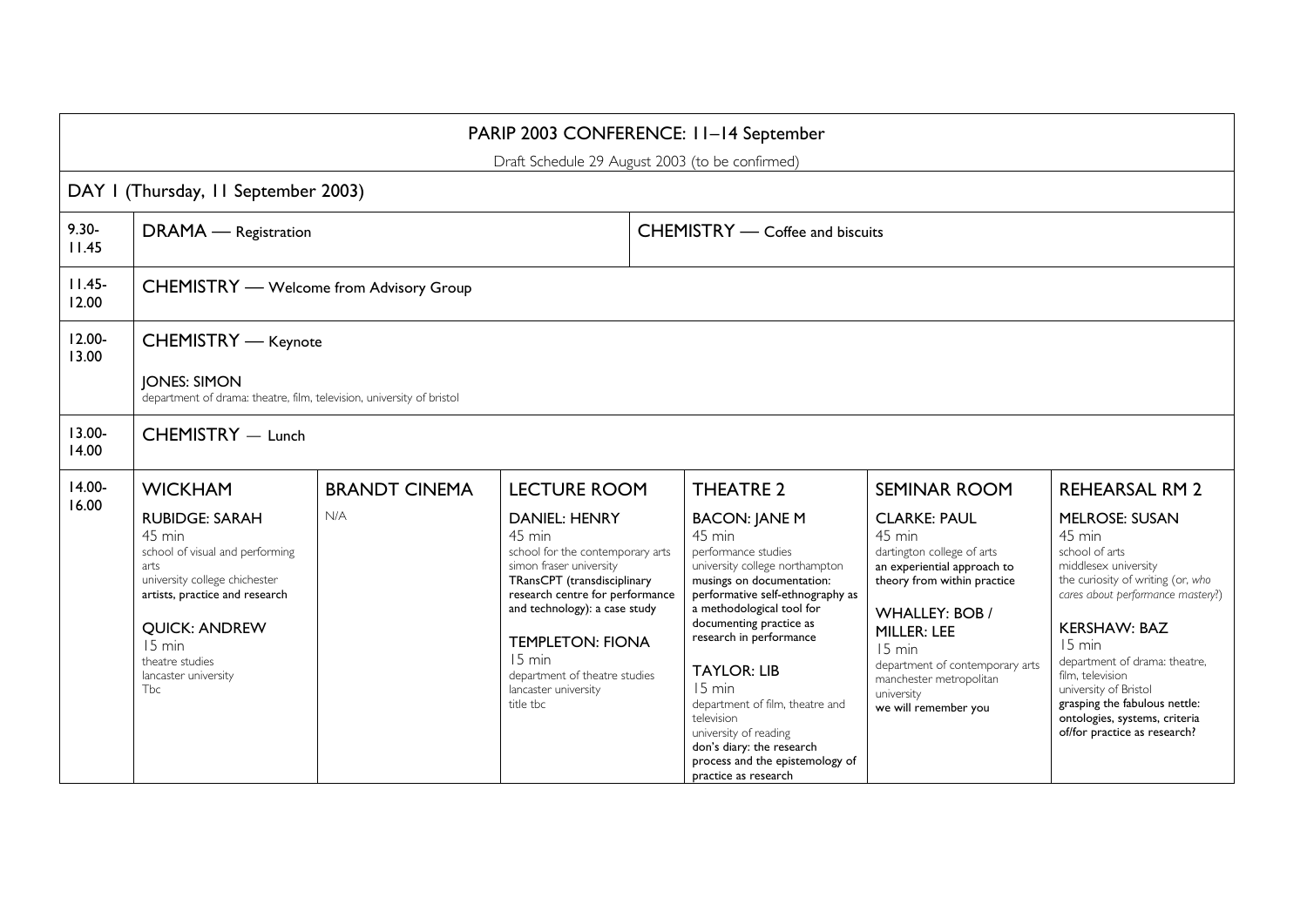| $16.00 -$<br>16.30 | $CHEMISTRY - \text{Coffee}$                                                                                                                                                                                                                                                                                                                |                                         |                                           |                                        |                                    |                                   |  |
|--------------------|--------------------------------------------------------------------------------------------------------------------------------------------------------------------------------------------------------------------------------------------------------------------------------------------------------------------------------------------|-----------------------------------------|-------------------------------------------|----------------------------------------|------------------------------------|-----------------------------------|--|
| $16.30 -$<br>17.30 | RR I<br>Discussion group 1                                                                                                                                                                                                                                                                                                                 | <b>FTV STUDIO</b><br>Discussion group 2 | <b>LECTURE ROOM</b><br>Discussion group 3 | <b>THEATRE 2</b><br>Discussion group 4 | SEMINAR ROOM<br>Discussion group 5 | <b>RR 2</b><br>Discussion group 6 |  |
| 20.00-<br>23.00    | <b>WICKHAM THEATRE</b><br>Ticket only - fully booked<br><b>RIDICULUSMUS</b> - 70 min<br>david woods and jon hough<br>ideas men<br><b>CHAMBERLAIN: FRANC / DANIELS: ROBERT JUDE - 45 min</b><br>performance studies<br>university college northampton<br>displacing the present: rob daniel's 'playing with myself' and practising research |                                         |                                           |                                        |                                    |                                   |  |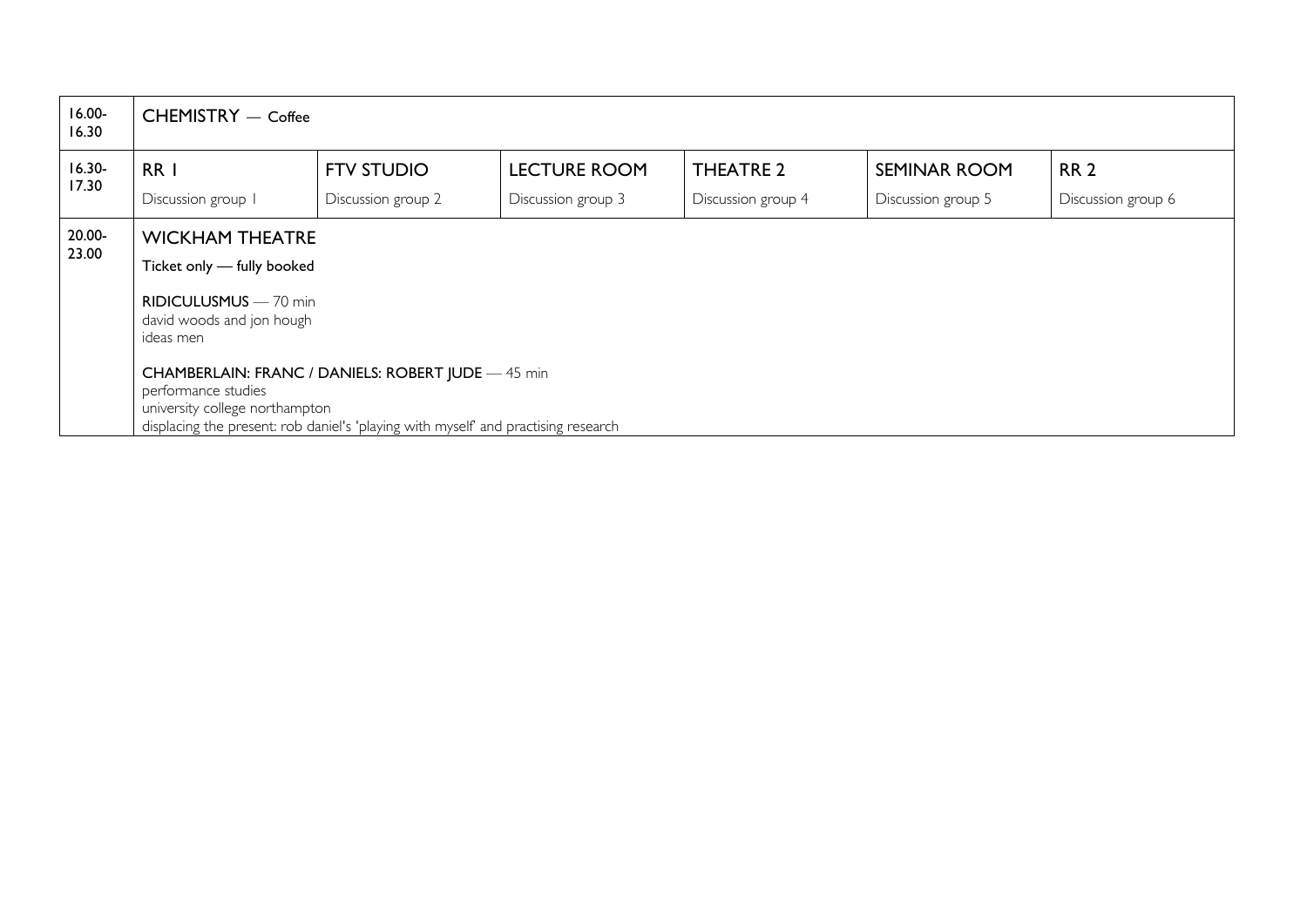| DAY 2 (Friday, 12 September 2003) |                                                                                                                                                                                                                                                                                                         |                                                                                                                                                                                                                                                                                                              |                                                                                                                                                                                                                |                                                                                                                                                                                                                                                                                                                                                                                                      |                     |                                                                                                                                                                                                                                                                                                                                                                  |  |  |
|-----------------------------------|---------------------------------------------------------------------------------------------------------------------------------------------------------------------------------------------------------------------------------------------------------------------------------------------------------|--------------------------------------------------------------------------------------------------------------------------------------------------------------------------------------------------------------------------------------------------------------------------------------------------------------|----------------------------------------------------------------------------------------------------------------------------------------------------------------------------------------------------------------|------------------------------------------------------------------------------------------------------------------------------------------------------------------------------------------------------------------------------------------------------------------------------------------------------------------------------------------------------------------------------------------------------|---------------------|------------------------------------------------------------------------------------------------------------------------------------------------------------------------------------------------------------------------------------------------------------------------------------------------------------------------------------------------------------------|--|--|
| $9.30 -$<br>10.30                 | <b>CHEMISTRY</b> - Keynote<br>DOVEY: JONATHAN<br>department of drama: theatre, film, television, university of bristol                                                                                                                                                                                  |                                                                                                                                                                                                                                                                                                              |                                                                                                                                                                                                                |                                                                                                                                                                                                                                                                                                                                                                                                      |                     |                                                                                                                                                                                                                                                                                                                                                                  |  |  |
| $10.30 -$<br>11.00                | CHEMISTRY - Coffee                                                                                                                                                                                                                                                                                      |                                                                                                                                                                                                                                                                                                              |                                                                                                                                                                                                                |                                                                                                                                                                                                                                                                                                                                                                                                      |                     |                                                                                                                                                                                                                                                                                                                                                                  |  |  |
| $11.00 -$                         | <b>WICKHAM</b>                                                                                                                                                                                                                                                                                          | <b>BRANDT</b>                                                                                                                                                                                                                                                                                                | <b>LECTURE ROOM</b>                                                                                                                                                                                            | <b>THEATRE 2</b>                                                                                                                                                                                                                                                                                                                                                                                     | <b>SEMINAR ROOM</b> | RR <sub>2</sub>                                                                                                                                                                                                                                                                                                                                                  |  |  |
| 13.00                             | <b>BAILEY: HELEN</b><br>45 min<br>department of performing arts<br>de montfort university<br>24 acts of arson: writing 'in' and<br>'(ab)out' dance theatre practice?<br><b>RAE: PAUL</b><br>15 min<br>school of arts<br>middlesex university<br>re: invention - on the limits of<br>reflective practice | <b>TREVELYAN: HUMPHRY</b><br>45 min<br>media and visual arts<br>southampton institute<br>film in the gallery: the space<br>within the film<br><b>ADAMS: JOHN</b><br>15 min<br>department of drama: theatre,<br>film. television<br>university of bristol<br>performance, desire and digital<br>documentation | <b>MACKLIN: SIMON</b><br>45 min<br>central school of speech and<br>drama<br>wrestling with the unknown<br><b>FARRIER: STEPHEN</b><br>$15 \text{ min}$<br>central school of speech and<br>drama<br>queer praxis | <b>COLOGNI: ELENA</b><br>45 min<br>the london institute, central st<br>martins college<br>documenting performative<br>practice<br><b>NELSON: ROBIN</b><br>$15 \text{ min}$<br>department of contemporary arts<br>manchester metropolitan<br>university<br>local group session coordinator /<br>advisory group member<br>between positivism and<br>perfumery: locating knowledge<br>paradigms for par | N/A                 | <b>BRATTON: JACKY /</b><br><b>BUSH-BAILEY: GILLI</b><br>$45 \text{ min}$<br>department of drama and theatre<br>royal holloway, university of<br>london<br>revival: a way forward to the<br>past<br><b>TILL: NICHOLAS</b><br>15 min<br>theatre<br>wimbledon school of art<br>music-theatre: the<br>metadiscursive possibilities of<br>interdisciplinary practices |  |  |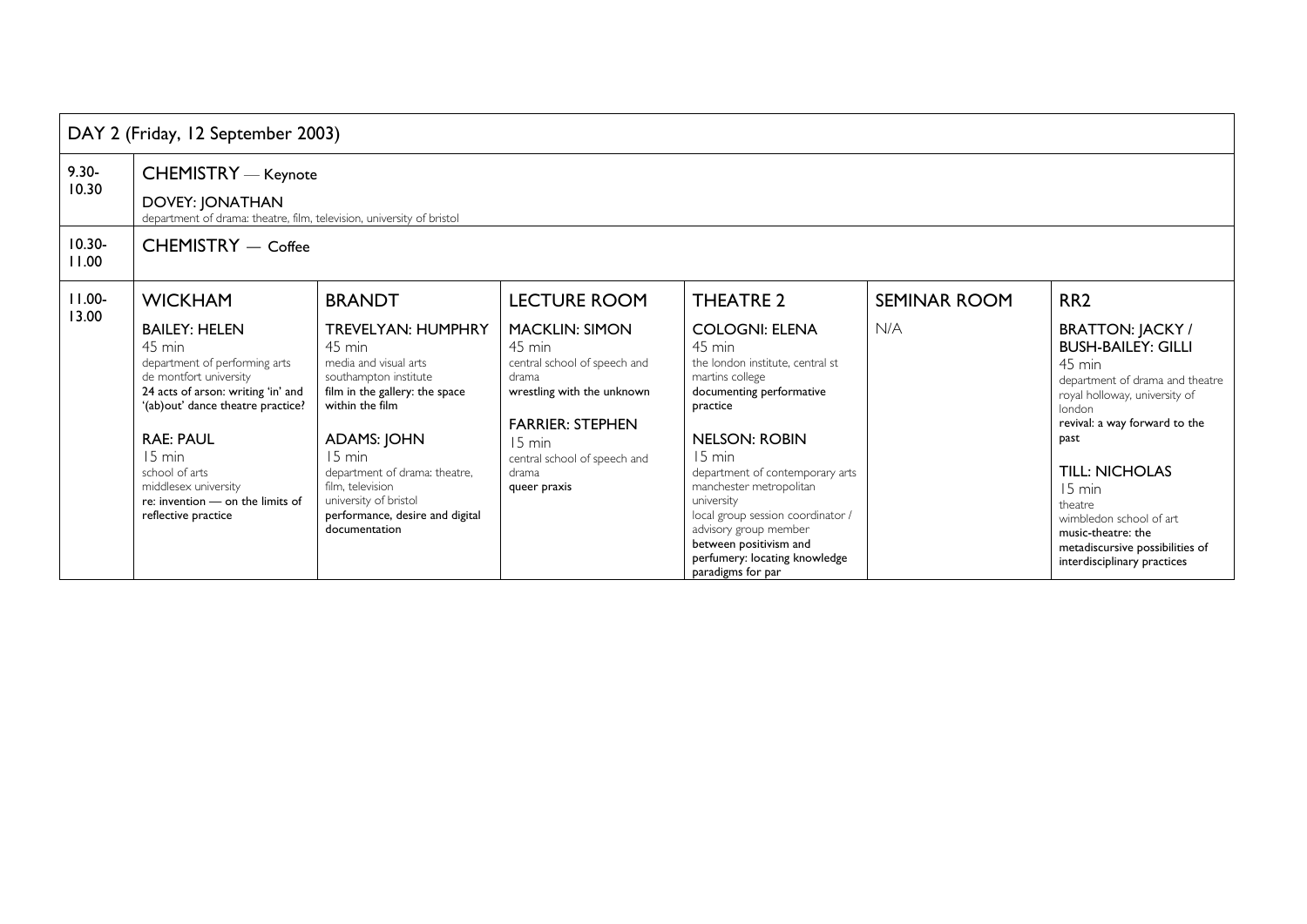| $13.00 -$<br>14.00 | CHEMISTRY - Lunch                                                                                                                                                                                                                                                                                                                              |                                                                                                                                                                                                                                                                                                                                                                                                                                  |                                                                                                                                                                                                                                                                                                                                               |                                                                                                                                                                                                                                                                                                               |                                                                                                                                                                                                                                |                                                                                                                                                                                                                                                                                                                       |  |
|--------------------|------------------------------------------------------------------------------------------------------------------------------------------------------------------------------------------------------------------------------------------------------------------------------------------------------------------------------------------------|----------------------------------------------------------------------------------------------------------------------------------------------------------------------------------------------------------------------------------------------------------------------------------------------------------------------------------------------------------------------------------------------------------------------------------|-----------------------------------------------------------------------------------------------------------------------------------------------------------------------------------------------------------------------------------------------------------------------------------------------------------------------------------------------|---------------------------------------------------------------------------------------------------------------------------------------------------------------------------------------------------------------------------------------------------------------------------------------------------------------|--------------------------------------------------------------------------------------------------------------------------------------------------------------------------------------------------------------------------------|-----------------------------------------------------------------------------------------------------------------------------------------------------------------------------------------------------------------------------------------------------------------------------------------------------------------------|--|
| $14.00 -$<br>16.00 | <b>WICKHAM</b><br><b>WRIGHT: FIONA</b><br>45 min<br>department of visual and<br>performing arts<br>nottingham trent university<br>slowly kissing down with tears<br><b>PAKES: ANNA</b><br>15 min<br>dance department<br>university of surrey, roehampton<br>practical embodied knowledge:<br>the epistemology of dance<br>practice as research | <b>BRANDT</b><br><b>MYER: CLIVE</b><br>$45 \text{ min}$<br>the film academy<br>university of glamorgan<br>film practice as film theory -<br>the place of the viewer and the<br>viewed<br><b>GARDNER: TONY</b><br>$15 \text{ min}$<br>school of performance and<br>cultural industries (from July<br>2003<br>university of leeds<br>landlines: creating interactive<br>performance environments with<br>communications technology | <b>LECTURE ROOM</b><br><b>HARE: ELIZABETH /</b><br><b>MOWAT: SUSAN</b><br>45 min<br>drama department<br>edge hill college of higher<br>education<br>a woman by herself<br><b>PICCINI: ANGELA</b><br>$15 \text{ min}$<br>department of drama: theatre,<br>film. television<br>university of bristol<br>practising the RAE: panels 64,<br>65.66 | <b>THEATRE 2</b><br><b>ELLIS: JOHN</b><br>45 min<br>media arts<br>royal holloway, university of<br>london<br>research and the problem of 'the<br>industry'<br><b>WHITE: MARTIN</b><br>$15 \text{ min}$<br>department of drama: theatre.<br>film. television<br>university of bristol<br>advisory group member | <b>VICTORIA ROOMS</b><br>(Triangle, Park Street)<br>Music Department Kitchen<br><b>FENEMORE: ANNA</b><br>department of contemporary arts<br>manchester metropolitan<br>university<br>the housekeeping project<br>(performance) | RR <sub>2</sub><br><b>BIGGS: MICHAEL A R</b><br>45 min<br>faculty of art and design<br>university of hertfordshire<br>the rôle of 'the work' in art and<br>design research<br><b>RYE: CAROLINE</b><br>$15 \text{ min}$<br>department of drama: theatre,<br>film. television<br>university of bristol<br>video writing |  |
| $16.00 -$<br>16.30 | $CHEMISTRY - \text{Coffee}$                                                                                                                                                                                                                                                                                                                    |                                                                                                                                                                                                                                                                                                                                                                                                                                  |                                                                                                                                                                                                                                                                                                                                               |                                                                                                                                                                                                                                                                                                               |                                                                                                                                                                                                                                |                                                                                                                                                                                                                                                                                                                       |  |
| $16.30 -$          | <b>RRI</b>                                                                                                                                                                                                                                                                                                                                     | <b>FTV STUDIO</b>                                                                                                                                                                                                                                                                                                                                                                                                                | <b>LECTURE ROOM</b>                                                                                                                                                                                                                                                                                                                           | <b>THEATRE 2</b>                                                                                                                                                                                                                                                                                              | <b>SEMINAR ROOM</b>                                                                                                                                                                                                            | RR <sub>2</sub>                                                                                                                                                                                                                                                                                                       |  |
| 17.15              | Discussion group 1                                                                                                                                                                                                                                                                                                                             | Discussion group 2                                                                                                                                                                                                                                                                                                                                                                                                               | Discussion group 3                                                                                                                                                                                                                                                                                                                            | Discussion group 4                                                                                                                                                                                                                                                                                            | Discussion group 5                                                                                                                                                                                                             | Discussion group 6                                                                                                                                                                                                                                                                                                    |  |
| $17.30 -$<br>18.15 | CHEMISTRY - Plenary group feedback                                                                                                                                                                                                                                                                                                             |                                                                                                                                                                                                                                                                                                                                                                                                                                  |                                                                                                                                                                                                                                                                                                                                               |                                                                                                                                                                                                                                                                                                               |                                                                                                                                                                                                                                |                                                                                                                                                                                                                                                                                                                       |  |
| $19.30 -$<br>21.30 | BYZANTIUM RESTAURANT - 2 Portwall Lane, across from St Mary Redcliffe Church<br>Conference dinner                                                                                                                                                                                                                                              |                                                                                                                                                                                                                                                                                                                                                                                                                                  |                                                                                                                                                                                                                                                                                                                                               |                                                                                                                                                                                                                                                                                                               |                                                                                                                                                                                                                                |                                                                                                                                                                                                                                                                                                                       |  |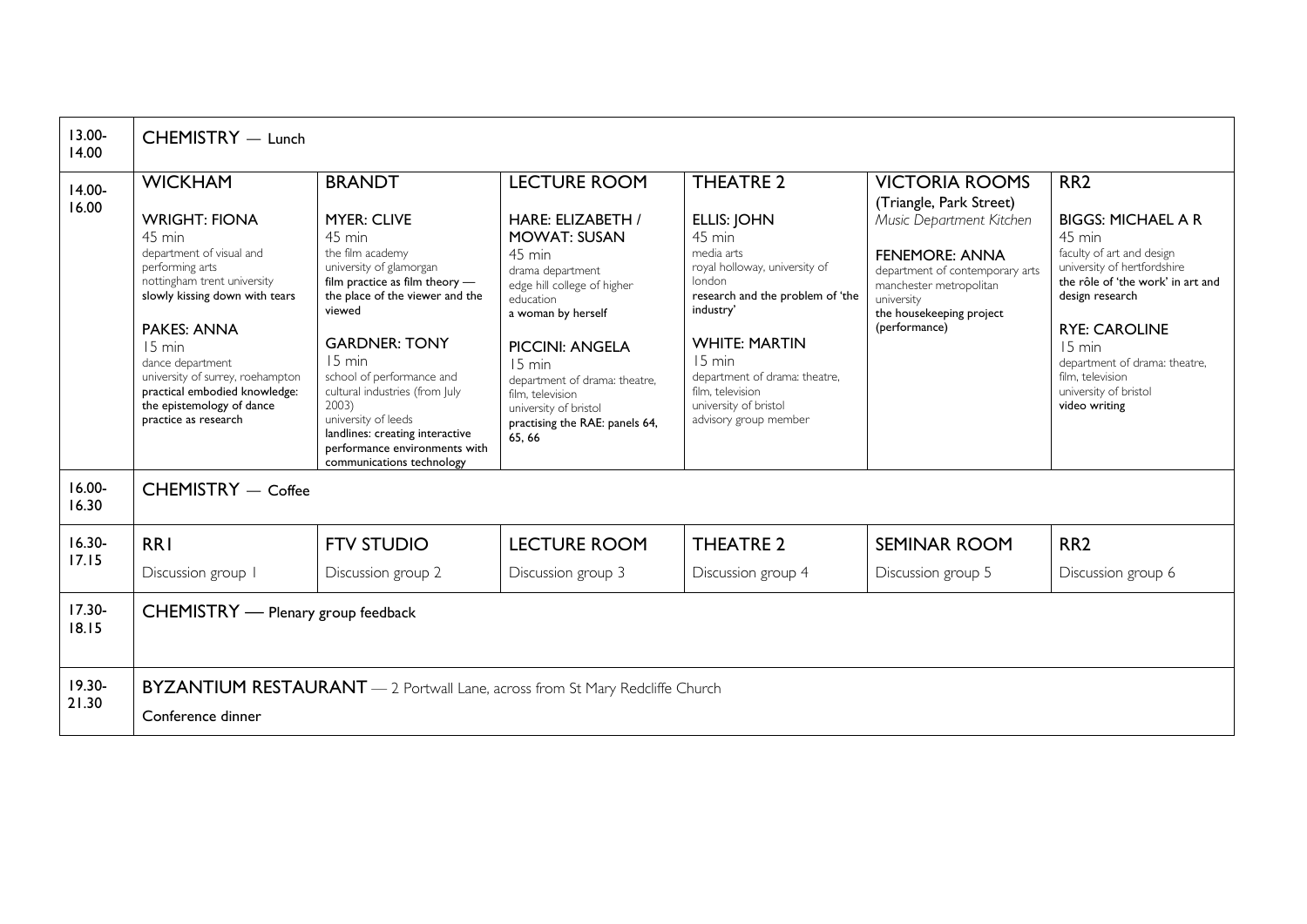| DAY 3 (Saturday, 13 September 2003)                                                                                                                                                                                                   |                                                                  |                                                                                                               |                                                                                                                                                                                                                                                                                                                                                                                                   |                                                                                                                                                                                                                                                                                       |                                                                  |                                                                                                                                                                                      |  |
|---------------------------------------------------------------------------------------------------------------------------------------------------------------------------------------------------------------------------------------|------------------------------------------------------------------|---------------------------------------------------------------------------------------------------------------|---------------------------------------------------------------------------------------------------------------------------------------------------------------------------------------------------------------------------------------------------------------------------------------------------------------------------------------------------------------------------------------------------|---------------------------------------------------------------------------------------------------------------------------------------------------------------------------------------------------------------------------------------------------------------------------------------|------------------------------------------------------------------|--------------------------------------------------------------------------------------------------------------------------------------------------------------------------------------|--|
| $9.30 -$<br>10.30                                                                                                                                                                                                                     | CHEMISTRY - Keynote<br><b>BROWN: CAROL</b><br>carol brown dances |                                                                                                               |                                                                                                                                                                                                                                                                                                                                                                                                   |                                                                                                                                                                                                                                                                                       |                                                                  |                                                                                                                                                                                      |  |
| $10.00 -$<br><b>BOSTON TEA PARTY -75 Park Street</b><br>18.00<br>GARDNER: TONY + Bray: Oliver, Davey: Abigail, Gunn: Suzy, Hazlewood: Polly, l'Herroux: Natalie, Milligan: Ciaran, Sidwell: Robin<br>university of leeds<br>caller id |                                                                  |                                                                                                               |                                                                                                                                                                                                                                                                                                                                                                                                   |                                                                                                                                                                                                                                                                                       |                                                                  |                                                                                                                                                                                      |  |
| $10.30 -$<br>11.00                                                                                                                                                                                                                    | CHEMISTRY — Coffee                                               |                                                                                                               |                                                                                                                                                                                                                                                                                                                                                                                                   |                                                                                                                                                                                                                                                                                       |                                                                  |                                                                                                                                                                                      |  |
| $11.00 -$                                                                                                                                                                                                                             | <b>RRI</b>                                                       | <b>FTV STUDIO</b>                                                                                             | <b>LECTURE ROOM</b>                                                                                                                                                                                                                                                                                                                                                                               | <b>THEATRE 2</b>                                                                                                                                                                                                                                                                      | <b>SEMINAR ROOM</b>                                              | RR <sub>2</sub>                                                                                                                                                                      |  |
| 13.00                                                                                                                                                                                                                                 | Regional Group Session                                           | North West Forum                                                                                              | South West Forum                                                                                                                                                                                                                                                                                                                                                                                  | Midlands Forum                                                                                                                                                                                                                                                                        | Regional Group Session                                           | Scottish Forum                                                                                                                                                                       |  |
|                                                                                                                                                                                                                                       | Space for use by delegates<br>from the SE to meet, if<br>desired | <b>NELSON: ROBIN</b><br>organizer<br>department of contemporary arts<br>manchester metropolitan<br>university | <b>MOCK: ROBERTA</b><br>organizer<br>faculty of arts and education<br>university of plymouth<br><b>MAINGARD:</b><br><b>JACQUELINE</b><br>department of drama: theatre.<br>film, television<br>university of bristol<br><b>SMITH: PAUL</b><br>faculty of art, media and design<br>university of the west of england<br><b>WAY: RUTH</b><br>faculty of arts and education<br>university of plymouth | <b>BACON: JANE M</b><br>organizer<br>performance studies<br>university college Northampton<br><b>LYCOURIS: SOPHIA</b><br>department of visual and<br>performing arts<br>nottingham trent university<br><b>MIDGELOW: VIDA</b><br>performance studies<br>university college northampton | Space for use by delegates<br>from the NE to meet, if<br>desired | <b>WHELAN: JOHN</b><br>organizer<br>department of drama<br>queen margaret university college<br><b>BONENFANT: YVON</b><br>school of art<br>university of northumbria at<br>newcastle |  |
| $13.00 -$<br>14.00                                                                                                                                                                                                                    | CHEMISTRY — Lunch                                                |                                                                                                               |                                                                                                                                                                                                                                                                                                                                                                                                   |                                                                                                                                                                                                                                                                                       |                                                                  |                                                                                                                                                                                      |  |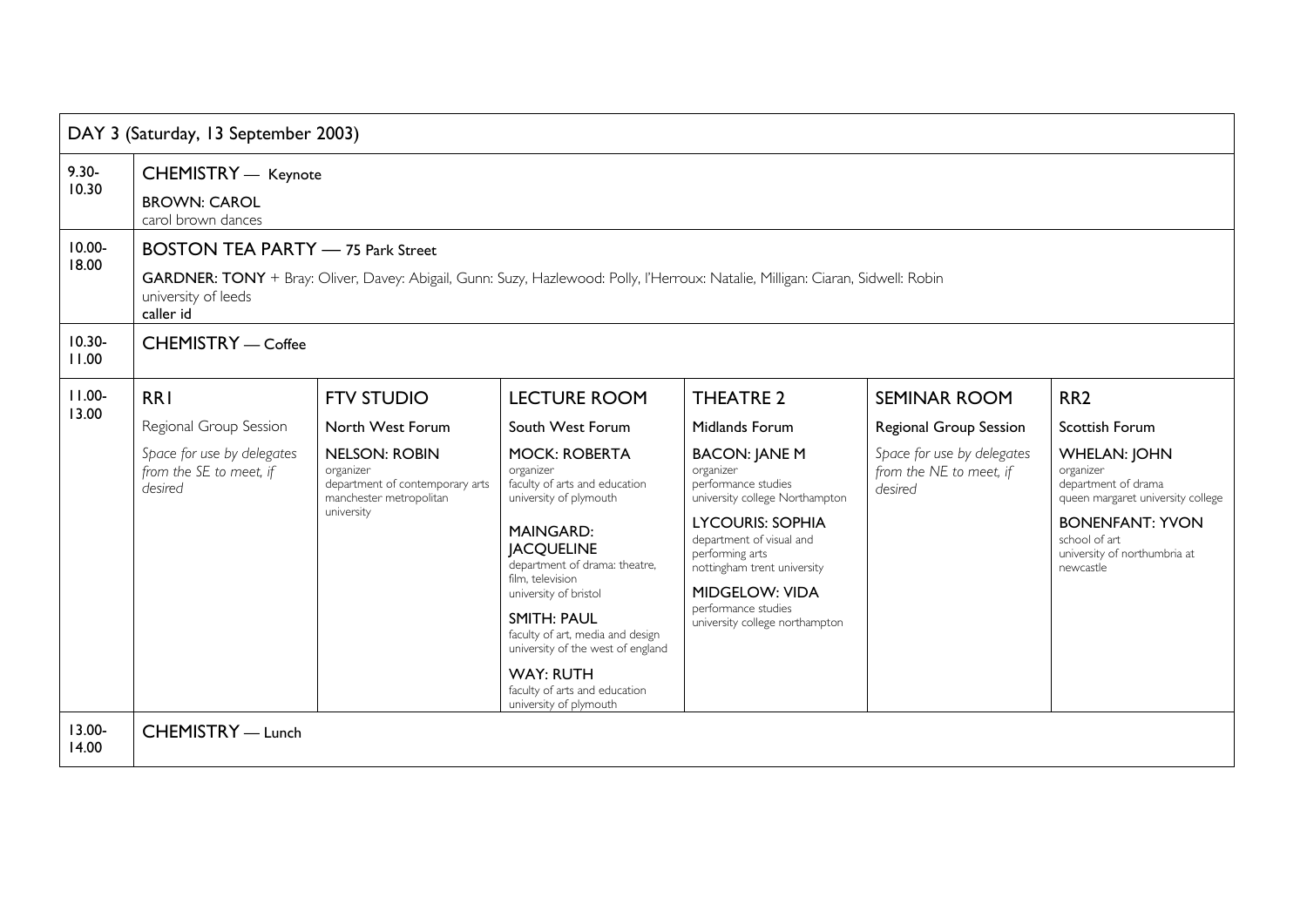| $13.00 -$<br>17.30 | THEATRE COLLECTION READING ROOM<br><b>TREVELYAN: HUMPHRY</b><br>southampton institute<br>film in the gallery: the space within the film - installation                                                                   |                                                                                                                                                                                                                                                                                                                                                    |                                                                                                                                                                                                                                                              |                                                                                                                                                                                                                                                                                                                                                                                                                                                                                        |                                                                                                                                                                                                                                                                          |                                                                                                                                                                                                                                                                                                                                                                                                                                    |  |
|--------------------|--------------------------------------------------------------------------------------------------------------------------------------------------------------------------------------------------------------------------|----------------------------------------------------------------------------------------------------------------------------------------------------------------------------------------------------------------------------------------------------------------------------------------------------------------------------------------------------|--------------------------------------------------------------------------------------------------------------------------------------------------------------------------------------------------------------------------------------------------------------|----------------------------------------------------------------------------------------------------------------------------------------------------------------------------------------------------------------------------------------------------------------------------------------------------------------------------------------------------------------------------------------------------------------------------------------------------------------------------------------|--------------------------------------------------------------------------------------------------------------------------------------------------------------------------------------------------------------------------------------------------------------------------|------------------------------------------------------------------------------------------------------------------------------------------------------------------------------------------------------------------------------------------------------------------------------------------------------------------------------------------------------------------------------------------------------------------------------------|--|
| $14.00 -$<br>16.00 | <b>WICKHAM</b><br>PAUL+PAULA<br>45 min<br>teresa dillon and paul jeff<br>the madeleine project<br><b>GOOD COP BAD COP</b><br>15 min<br>richard huw morgan<br>in strictest confidence - 21<br>anti-algorithmic excerpts   | <b>BRANDT</b><br><b>DOWMUNT: TONY</b><br>40 min<br>media and communications<br>goldsmiths college, university of<br>london<br>mother pictures: an<br>autobiographical video work in<br>progress<br><b>MCLAUGHLIN: CAHAL</b><br>40 min<br>media arts<br>royal holloway, university of<br>london<br>recording testimonies in the<br>north of Ireland | <b>LECTURE ROOM</b><br><b>FURNHAM: DAVID</b><br>45 min<br>lansdown centre for electronic.<br>arts<br>middlesex university<br>the cinema of comic illusions<br><b>BANNERMAN:</b><br><b>CHRISTOPHER</b><br>$15 \text{ min}$<br>rescen<br>advisory group member | <b>THEATRE 2</b><br><b>BRIGINSHAW: VALERIE</b><br>/ CLAID: EMILYN<br>45 min<br>school of visual and performing<br>arts / school of performing arts<br>university college chichester /<br>university of surrey<br>embodying ambiguities:<br>intertextual plays between<br>space/time philosophies and the<br>performing body<br><b>WELTON: MARTIN</b><br>15 min<br>school of english and drama<br>queen mary, university of london<br>practice as research and the<br>mind-body problem | <b>SEMINAR ROOM</b><br><b>FENEMORE: ANNA</b><br>$45 \text{ min}$<br>department of contemporary arts<br>manchester metropolitan<br>university<br>the housekeeping project<br>MELISSA TRIMINGHAM<br>15 min<br><b>PACI</b><br>university of leeds<br>creativity and control | RR <sub>2</sub><br>PITCHES: JONATHAN<br>45 min<br>department of contemporary arts<br>manchester metropolitan<br>university<br>tracing the living link:<br>documentary complexity in the<br>archive of biomechanics<br><b>MACKEY: SALLY</b><br>$15 \text{ min}$<br>central school of speech and<br>drama<br>ex[c]-siting the self:<br>problematising the position of<br>the praxitioner in platial-specific<br>performance research |  |
| $16.00 -$<br>16.30 | CHEMISTRY — Coffee                                                                                                                                                                                                       |                                                                                                                                                                                                                                                                                                                                                    |                                                                                                                                                                                                                                                              |                                                                                                                                                                                                                                                                                                                                                                                                                                                                                        |                                                                                                                                                                                                                                                                          |                                                                                                                                                                                                                                                                                                                                                                                                                                    |  |
| $16.30 -$          | <b>RRI</b>                                                                                                                                                                                                               | <b>FTV STUDIO</b>                                                                                                                                                                                                                                                                                                                                  | <b>LECTURE ROOM</b>                                                                                                                                                                                                                                          | <b>THEATRE 2</b>                                                                                                                                                                                                                                                                                                                                                                                                                                                                       | <b>SEMINAR ROOM</b>                                                                                                                                                                                                                                                      | RR <sub>2</sub>                                                                                                                                                                                                                                                                                                                                                                                                                    |  |
| 17.15              | Discussion group 1                                                                                                                                                                                                       | Discussion group 2                                                                                                                                                                                                                                                                                                                                 | Discussion group 3                                                                                                                                                                                                                                           | Discussion group 4                                                                                                                                                                                                                                                                                                                                                                                                                                                                     | Discussion group 5                                                                                                                                                                                                                                                       | Discussion group 6                                                                                                                                                                                                                                                                                                                                                                                                                 |  |
| $17.30 -$<br>18.15 | CHEMISTRY - Plenary group feedback                                                                                                                                                                                       |                                                                                                                                                                                                                                                                                                                                                    |                                                                                                                                                                                                                                                              |                                                                                                                                                                                                                                                                                                                                                                                                                                                                                        |                                                                                                                                                                                                                                                                          |                                                                                                                                                                                                                                                                                                                                                                                                                                    |  |
| $20.00 -$<br>24.00 | Bar / Dancing / Performance: Wickham Theatre<br>Ticket only — fully booked: MARSHMAN: TOM / WAITE: BRENDA — i know i promised you a party trick<br>Open admission: STOLOFF & HOPKINSON / JON DOVEY - V  / BAD SNAX - D s |                                                                                                                                                                                                                                                                                                                                                    |                                                                                                                                                                                                                                                              |                                                                                                                                                                                                                                                                                                                                                                                                                                                                                        |                                                                                                                                                                                                                                                                          |                                                                                                                                                                                                                                                                                                                                                                                                                                    |  |